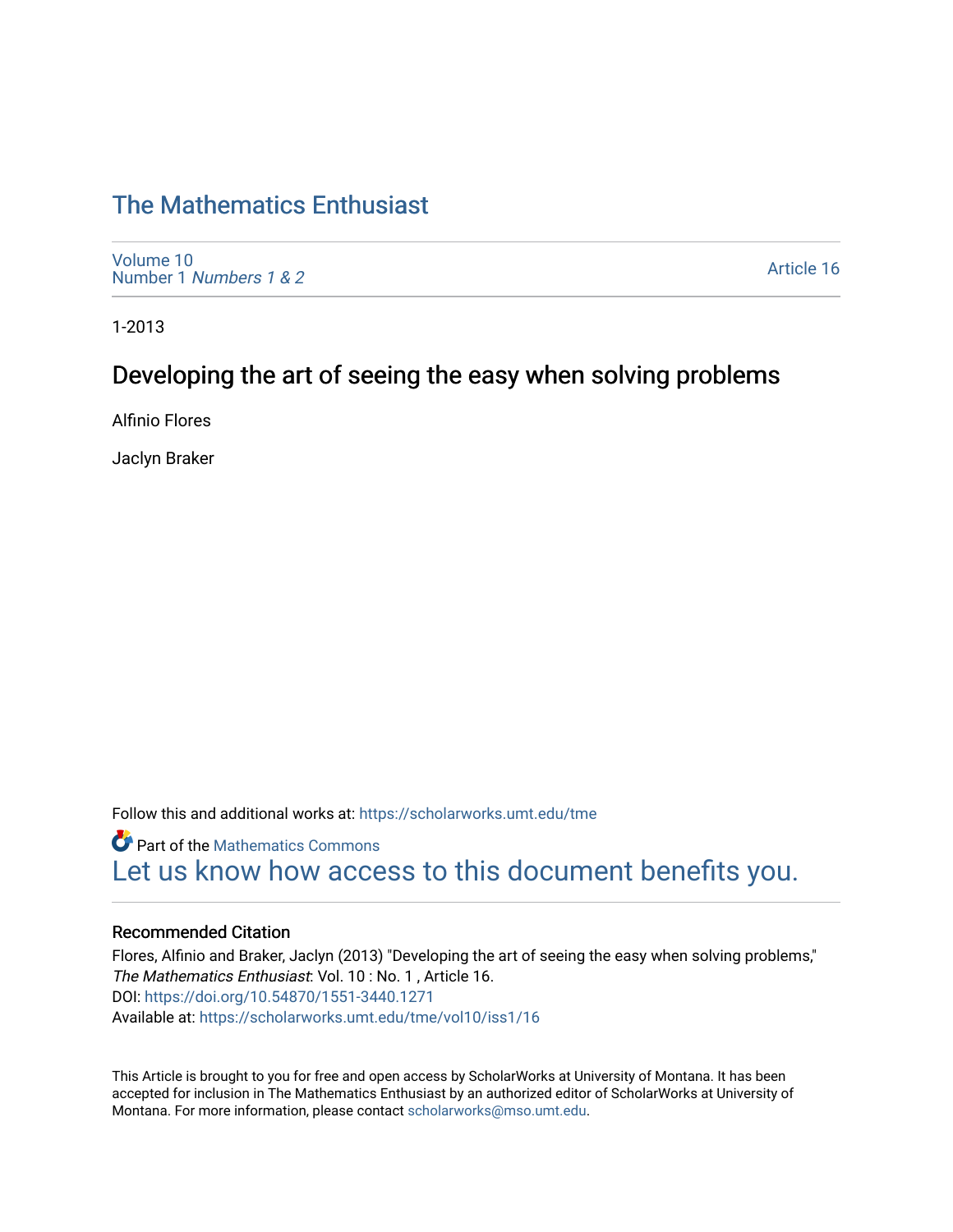## **Developing the art of seeing the easy when solving problems**

*Alfinio Flores & Jaclyn Braker University of Delaware* 

## **Introduction**

For Leonardo da Vinci "saper vedere", that is, knowing how to see, or having the art to see, was the key to unlocking the secrets of the visible world. *Saper vedere* included a precise sensory intuitive faculty as well as artistic imagination (Heydenreich, 1954) which were at the root of Leonardo's inventiveness and creativity. According to Leonardo, to understand, you only have *to see things properly* (Bramly 1994, p. 264). Knowing how to see is also important in mathematics. The Italian mathematician Bruno de Finetti (1967) stresses this importance in his book on "Saper vedere" in mathematics. He highlights several aspects of knowing how to see in mathematics, such as knowing how to see the easy, how to see the concrete things, and how to see the economical aspects. He also discusses in what ways knowing how to see also helps us to better recognize the meaning of general and systematic methods of mathematics represented in formulas. His book starts by highlighting the importance of reflection for learning the art of seeing.

Reflection also plays a central role in Polya's *Looking back* stage in problem solving. Polya's heuristics also provide a language to help problem solvers think back about their problem solving experiences. As Lesh and Zawojewski (2007) point out, "by *describing their own processes*, students can use their reflections to develop flexible prototypes of experiences that can be drawn on in future problem solving" (p. 770).

**The Mathematics Enthusiast**, **ISSN 1551-3440, Vol. 10, nos.1&2**, pp. 365-378 2013©The Author(s) & Dept of Mathematical Sciences-The University of Montana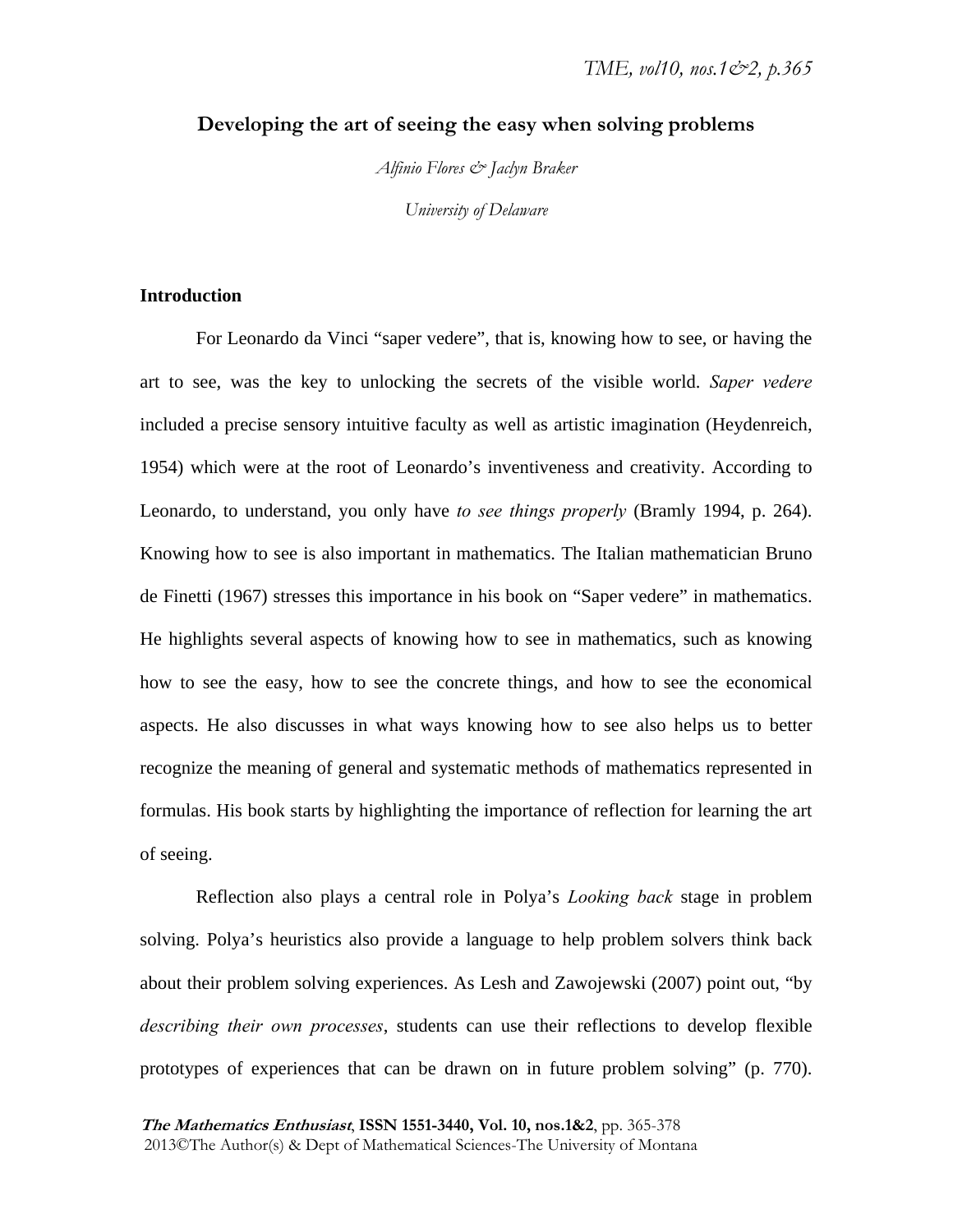Reading Polya's heuristics and looking at the examples he gives, we can concur with Lesh and Zawojewski that Polya's heuristics are intended to help students go *beyond* current ways of thinking about a problem, rather than being intended only as strategies to help students function better *within* their current was of thinking.

Lesh and Zawojewski (2007, p. 769) point out that when solving problems in complex problematic situations the abilities related to "seeing" are as important as abilities related to "doing". Schoenfeld (1985) found that individuals select solution methods to problems based on what they "see" in problem statements. Schoenfeld's data indicate that mathematical experts decide what problems are related to each other based upon the *deep structure* of the problems, whereas novices tend to classify problems by their *surface structure* (p. 243). Krutetskii (1976) found in his research that one trait of mathematically able students was to strive for a clear, simple, short, and thus "elegant" solution to a problem (p. 283). He also mentions that "a striving for simplicity and elegance of methods characterizes the mathematical thought of all prominent mathematicians" (p. 283-284). Krutetskii also describes how all the capable students, after finding the solution to a problem, continued to search for a better variant, even though they were not required to do so (p. 285). In contrast, average students paid no particular attention in his experiments to the quality of their solutions if there were no special instructions from the experimenter in that respect. Krutetskii observed that capable students "were usually not satisfied with the first solution they found. They did not stop working on a problem, but ascertained whether it was possible to improve the solution or to do the problem more simply" (p. 285-286).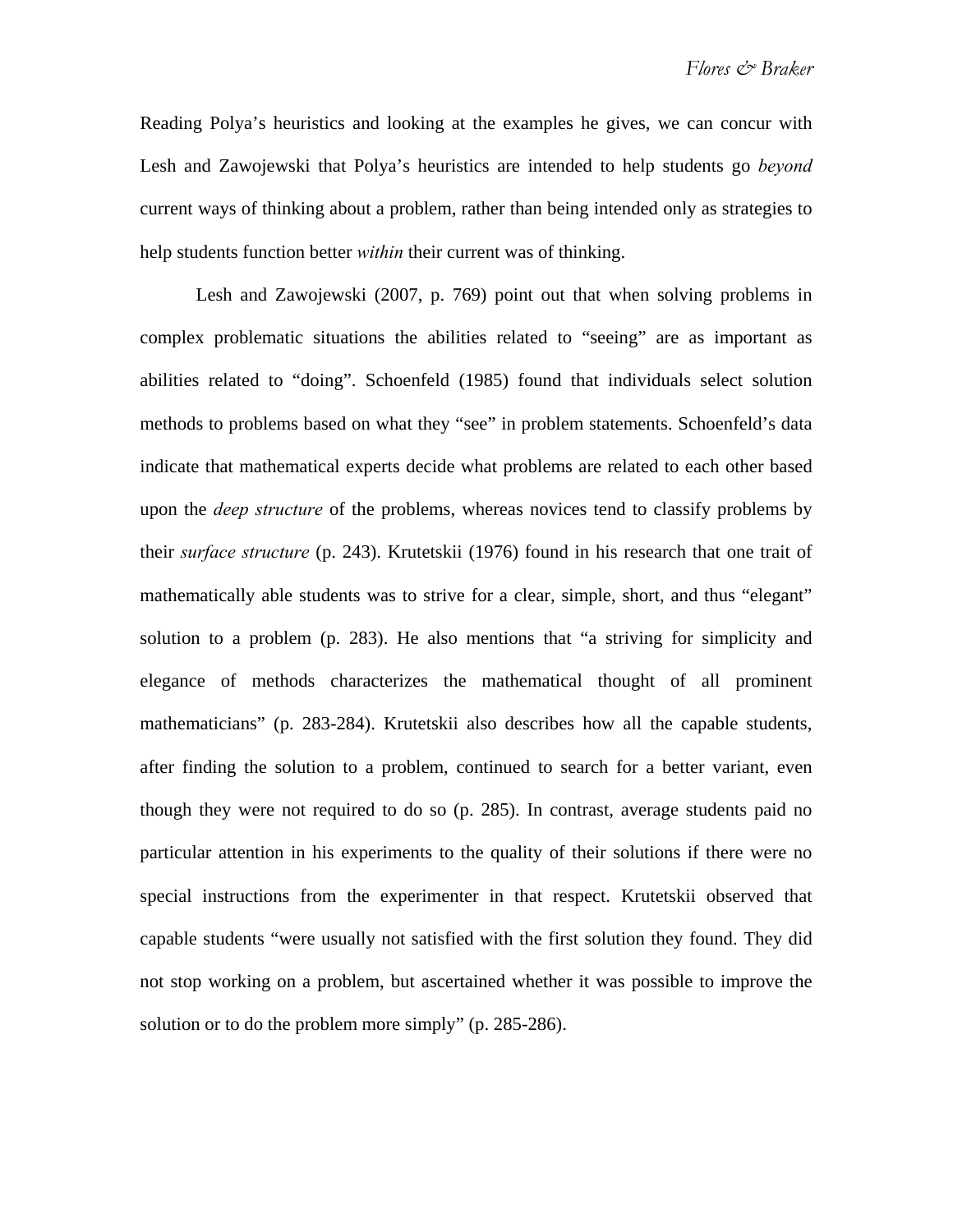In this article we will focus on learning the art of seeing the easy, by using an example of a problem posed to future secondary mathematics teachers. De Finetti indicates that it is often difficult to see the easy things, that is, to be able to distinguish, in the complexity of circumstances present in a problem, those that are enough to formulate the problem or that allow one to do the formulation as several successive steps that can be carried out easily.

The problem presented below was posed as part of a modeling course. Lesh and Doerr (2003) point out that from a modeling perspective, traditional problem solving is viewed as a special case of model-eliciting activities. Lesh and Doerr emphasize that "for model-eliciting activities that involve a series of modeling cycles, the heuristics and strategies that are most useful tend to be aimed at helping students find productive ways to adapt, modify, and refine ideas that they do have." (p. 22). According to Lesh and Doerr, we need to put "students in situations where they are able to reveal, test, and revise/refine/reject alternative ways of thinking" (p. 26).

We will first present the strategy used by a group of future teachers, and then an approach gained by looking back at the problem and trying to see it at a glance. We finish with a brief discussion of why it would be worthwhile for prospective teachers to look back at the this and other problems..

## **The problem**

During a course for prospective high school teachers, one of the assignments was to present a problem to their fellow students that could be modeled or solved with high school mathematics. The second author posed the following problem to her classmates.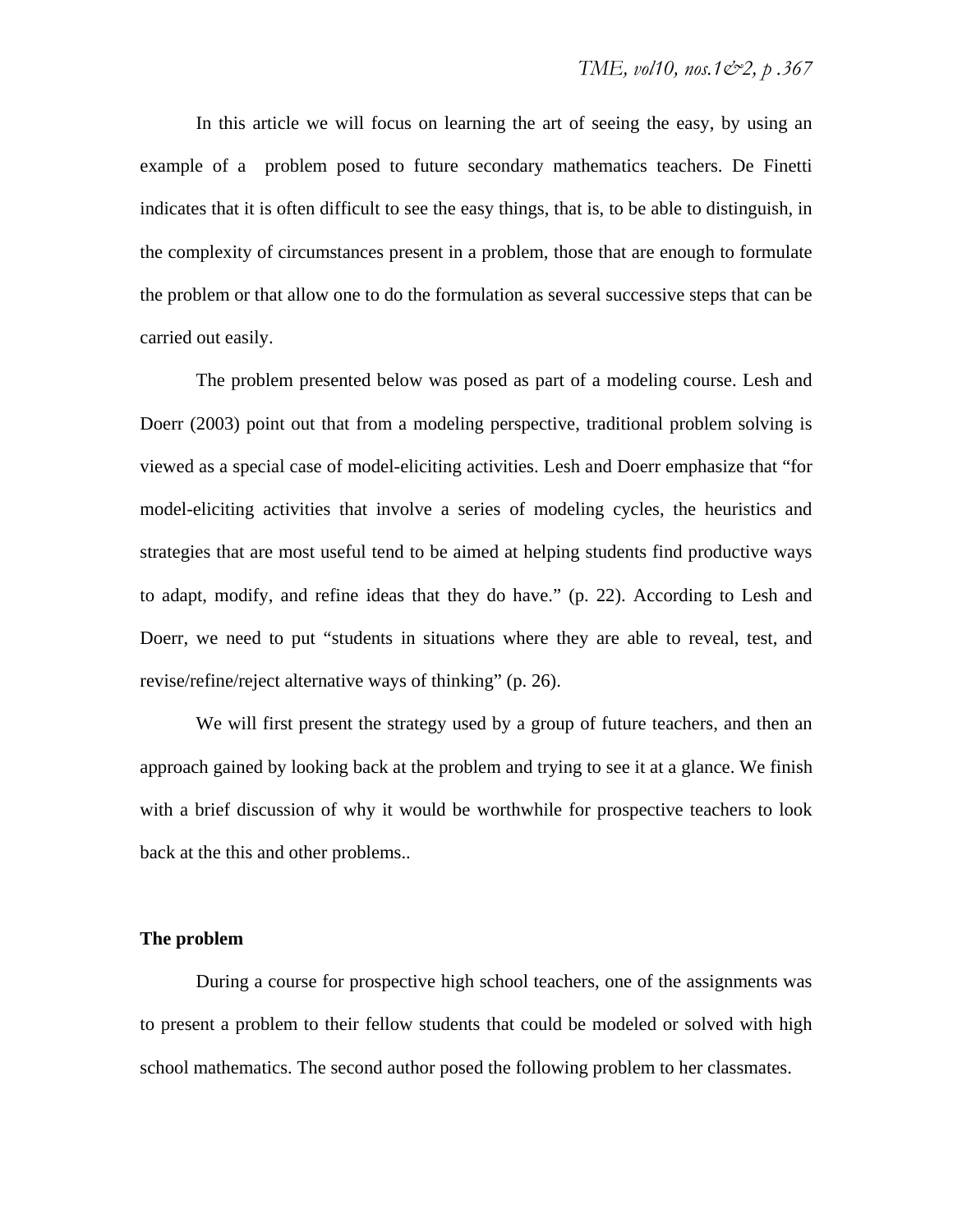You are attempting to bathe a cat in your kitchen. Unfortunately, the cat is not as open to the bath as you were hoping, and as a result you spill 3 gallons of water in your kitchen. Which brand of paper towel should you use to clean up the spill?

| Brand A                               | <b>Brand B</b>                        |
|---------------------------------------|---------------------------------------|
| Paper towel is 1/32 inches thick      | Paper towel is 1/64 inches thick      |
| Total diameter of roll is 5 inches    | Total diameter of roll is 6 inches    |
| Diameter of hollow inside is 2 inches | Diameter of hollow inside is 2 inches |
| One sheet absorbs 1.5 fluid ounce     | One sheet absorbs 1 fluid ounce       |
| Each sheet is 10 inches long          | Each sheet is 10 inches long          |

The assumption is that the price for the roll is the same for both brands. Notice that it is not necessary to know the width of the sheets, because we know how much each sheet absorbs for each brand. Remember that  $1$  gallon = 128 fluid ounces.





Figure 1a. Cross section of Brand A roll Figure 1b. Cross section of Brand B roll

The future teachers used an approximation by modeling the spiral cross section of the role of paper as a series of concentric circles. Each successive layer was a little longer because the thickness of each sheet increased the diameter. The approach used by all the future secondary teachers to solve the problem was to find how many rolls of each brand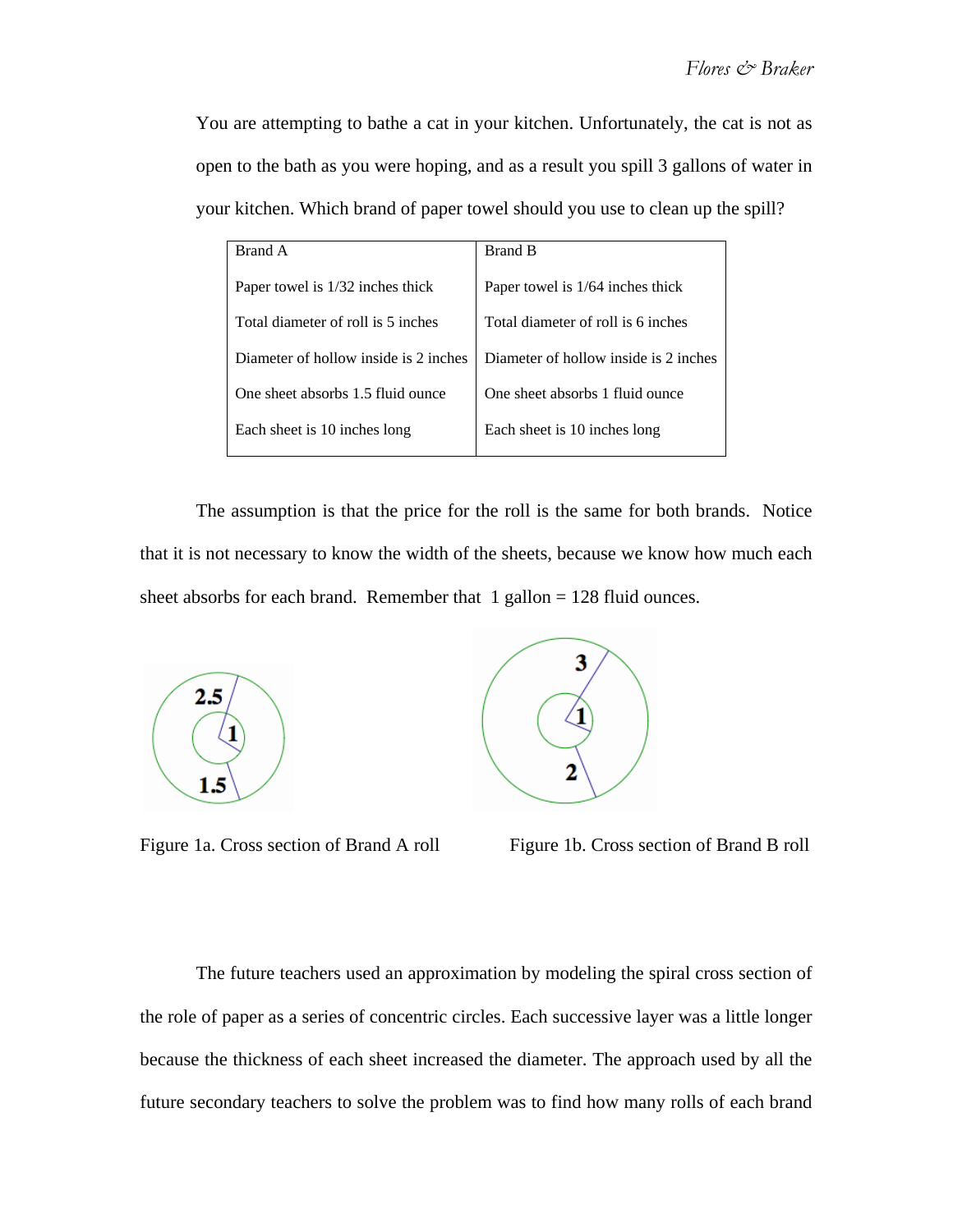were needed to clean up the spill. To find this number they decided to compute how much water can be absorbed by one roll of each brand, finding first how many sheets are in each roll.



Figure 2. Concentric layers

Thus for Brand A the first layer has a length of  $C_1 = 2\pi \times 1$  inches.

For the second and third layers the length in inches is

$$
C_2 = 2\pi \times \left(1 + \frac{1}{32}\right)
$$
  

$$
C_3 = 2\pi \times \left(1 + \frac{2}{32}\right)
$$

and in general, the length in inches of the *k*-th layer is

$$
C_k = 2\pi \times \left(1 + \frac{k-1}{32}\right)
$$

The number of layers, *n*, is given by dividing the thickness of the roll, 1.5 inches,

$$
n = \frac{1.5}{\frac{1}{32}} = 48
$$
so

by the thickness of each sheet,  $1/32$  inches, so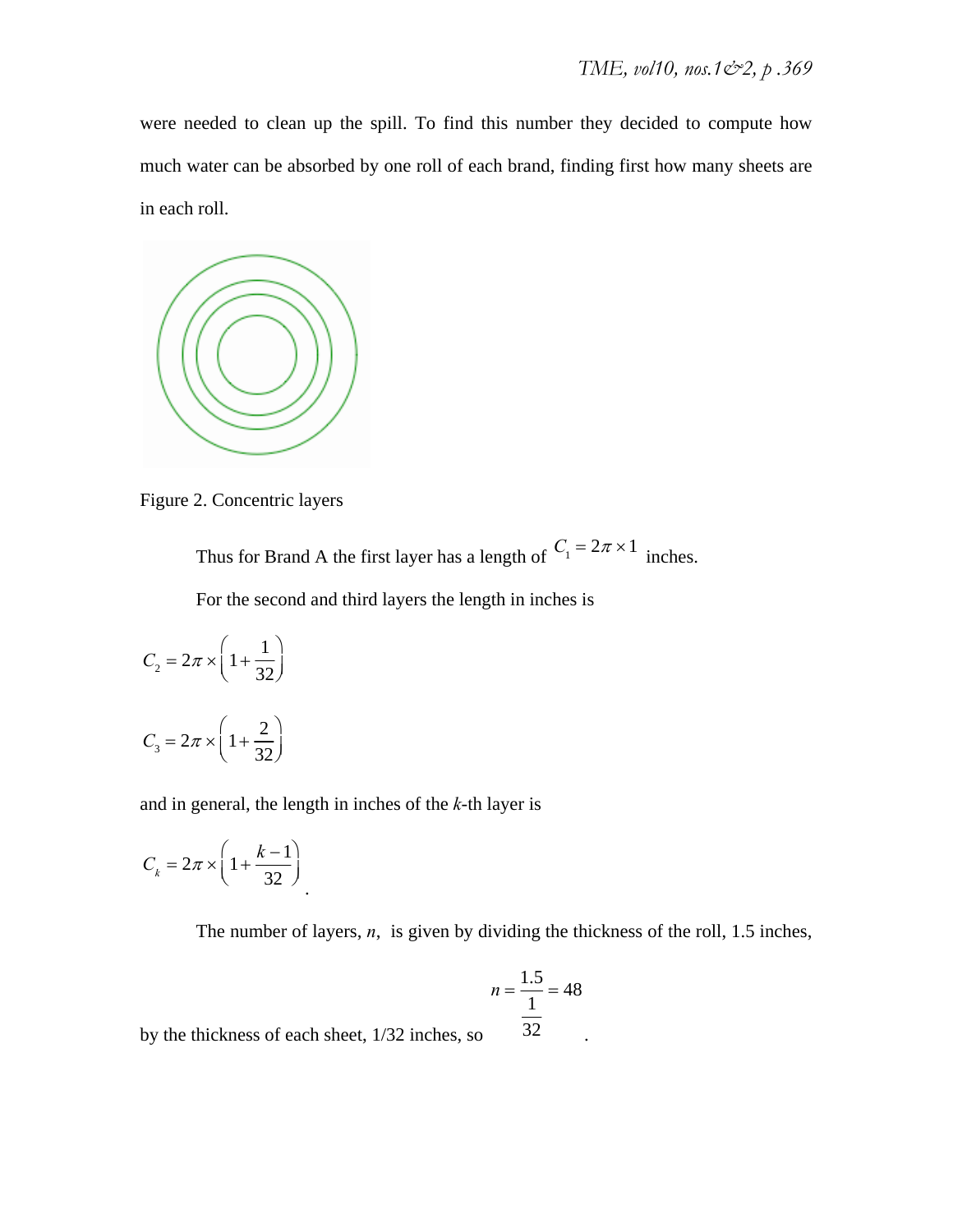The total length is thus  $C_1 + C_2 + \dots + C_{48} = 2\pi + 2\pi \times \left(1 + \frac{1}{32}\right) + \dots$  $2\pi \times \left(1 + \frac{47}{32}\right)$  $=2\pi \left(48 + \frac{1}{25}\right)$  $\frac{1}{32}(1 + 2 + \cdots + 47)$  $=2\pi \left( 48+\frac{1}{25}\right)$ 32  $\times \frac{47 \times 48}{1}$ 2 ſ  $\setminus$  $\backslash$  $\int$ 

$$
= 96\pi + \frac{141}{2}\pi \approx 523
$$
 inches.

Thus the total length of a roll of brand A is 523 inches. The length of each sheet is 10 inches, so there are about 52 sheets per roll. These sheets together can absorb  $52 \times 1.5 = 78$  ounces of water. Thus each roll absorbs 78 fl. oz. of water. To clean 3

$$
\frac{384 \text{ fl. oz}}{78 \frac{\text{fl. oz}}{\text{g}}}
$$
 = 4.9

gallons =  $3 \times 128$  fl. oz. = 384 fl. oz. we need roll rolls. That is, we need almost 5 rolls of Brand A to clean the spilled water. roll

For Brand B the length of each layer is  $C_k = 2\pi \times \left(1 + \frac{k-1}{64}\right)$  inches and the 64 ſ l  $\backslash$  $\bigg)$ 

number of layers is 
$$
n = \frac{2}{\frac{1}{64}} = 128
$$
. The total length is  $C_1 + C_2 + \dots + C_{128}$ 

$$
= 2\pi + 2\pi \times \left(1 + \frac{1}{64}\right) + \dots + 2\pi \times \left(1 + \frac{127}{64}\right)
$$
  
=  $2\pi \left(128 + \frac{1}{64} \times \frac{127 \times 128}{2}\right) \approx 1602$   
inches. The total length is thus about 1602 inches.

Because each sheet is 10 inches long, that is about 160 sheets. Each sheet absorbs one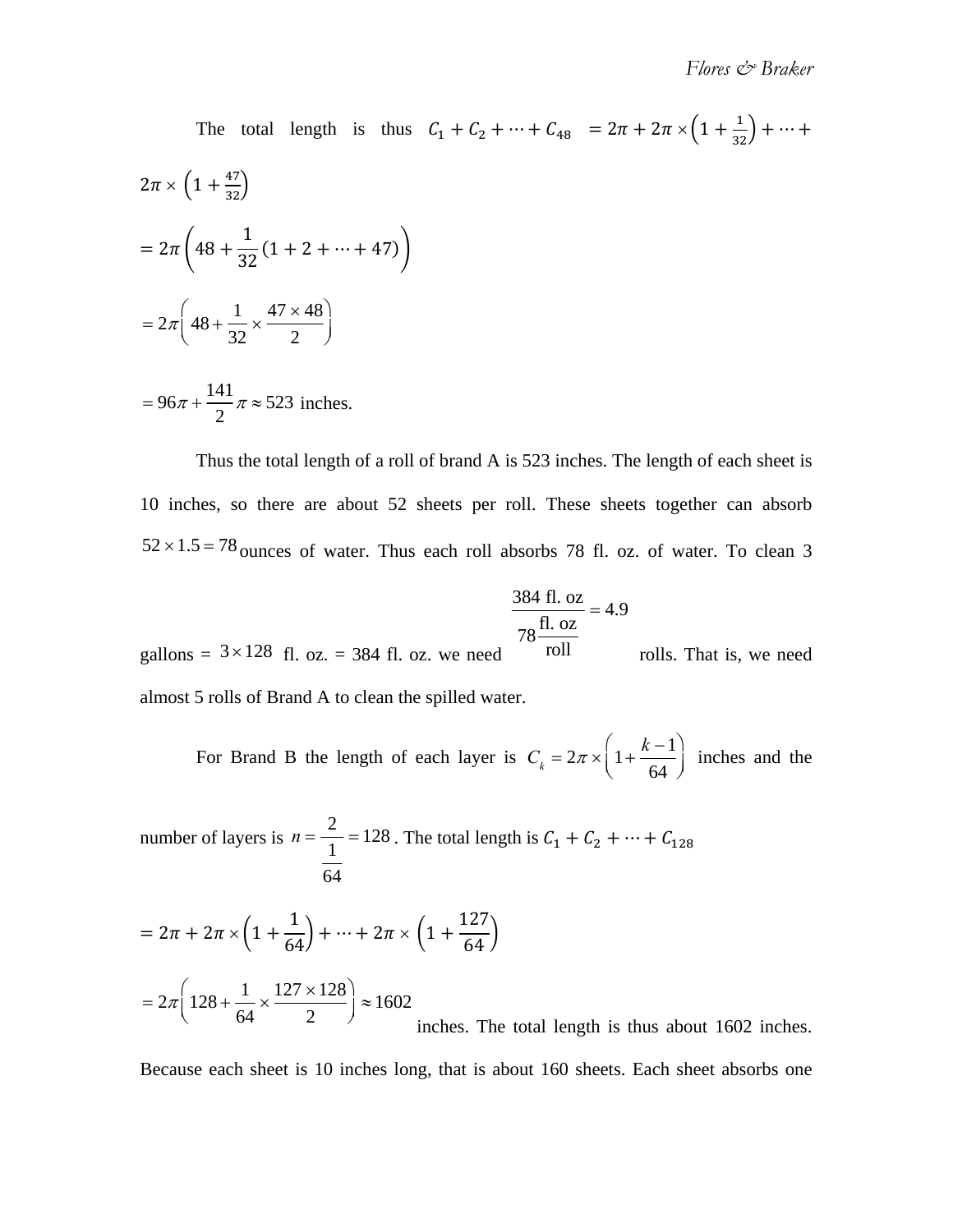fluid ounce, so one roll absorbs 160 fl. oz. To clean 3 gallons we need 384 fl. oz  $160 \frac{\text{fl. oz}}{\text{u}}$ roll  $= 2.4$ 

rolls. Brand B is clearly the better choice for this problem.

### **Looking back**

Polya points out that when we have obtained a long and involved solution we naturally want to see whether there is a more direct and clear way to solve the problem. He advises one to ask the questions: *Can you derive the result differently? Can you see it at a glance?* (Polya 1973, p. 61). He also points out that even when we have found a satisfactory solution we may still benefit from finding a different solution, which may give us further understanding or allow us to look at the problem from a different perspective. Polya encourages us to study a result and try to understand it better, to see a new aspect of it (p. 64). In the same way that we might get a better perception of an object by using two senses, we might get a better understanding of a problem by finding a solution in two ways. Future teachers need to learn to guide their students on how to find in a result itself indications of a simpler solution.

The approach used by the future teachers described above has several advantages. One is that it highlights the use of an arithmetic sequence and how the average of its terms can be used to obtain their sum. Because  $1 + 2 + \ldots + n$  is an arithmetic series, the average of all the terms will be the average of the first and last terms,  $\frac{n+1}{2}$ . One way to  $n + 1$ 2

read the formula for  $1 + 2 + ... + n = \frac{n(n+1)}{2}$  is that to obtain it we multiply the average  $n(n+1)$ 2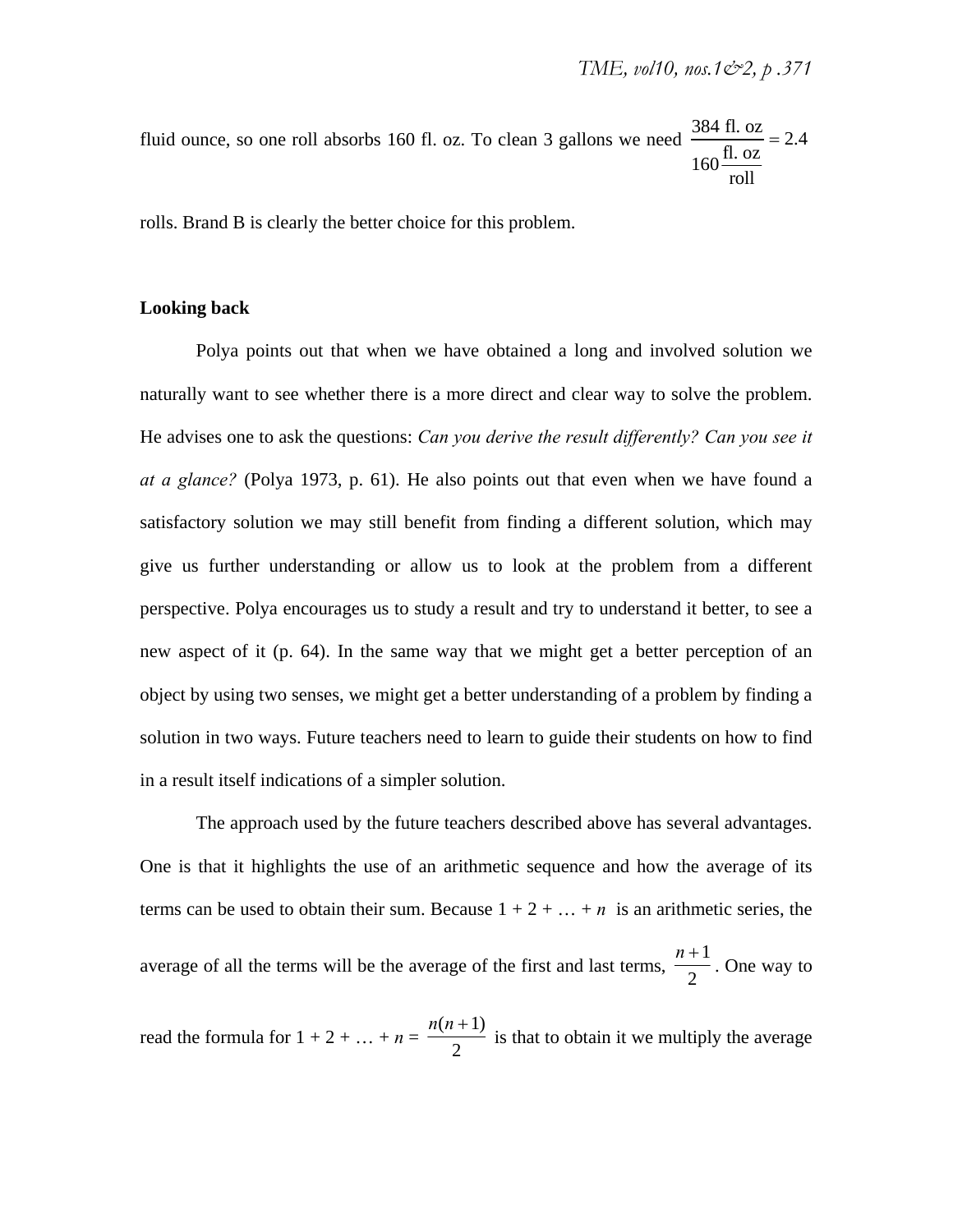of the e terms, find how many rolls of paper we need. *n*  $\frac{1}{2}$ , by the nu 1 umber of terms  $n$ . Another advantage is that we can actually

ourselves what are the essential differences between the two types of paper rolls in this problem. In the situation described, we really want to compare the efficiency to absorb water of the rolls relative to each other in order to determine which brand to use. Once we determine what brand to use then we can compute how many rolls of that brand we need. In terms of the original problem posed we may want to look back and ask

### Use of proportional reasoning to compare paper towels

comparing the rolls, we need to compare their ratios with respect to the different factors that affect their number of sheets and absorption capacity. A key insight for solving this problem in a different way is to realize that when

role. Here we will see how we can use the average in a different way. The number of sheets in a roll will be proportional to the area of the circular ring cross section. The area of this ring can be obtained by multiplying the circumference of the average circle by the width of the ring (Figure 3). If  $r_1$  is the radius of the hollow circular center,  $r_2$  the radius of the paper roll, and  $d_1$  and  $d_2$  their respective diameters, then the area of the cross section is given by In the solution above, the average of the lengths of the layers played an important

$$
A = \frac{1}{2}(d_1 + d_2)\pi(r_2 - r_1)
$$
 (1)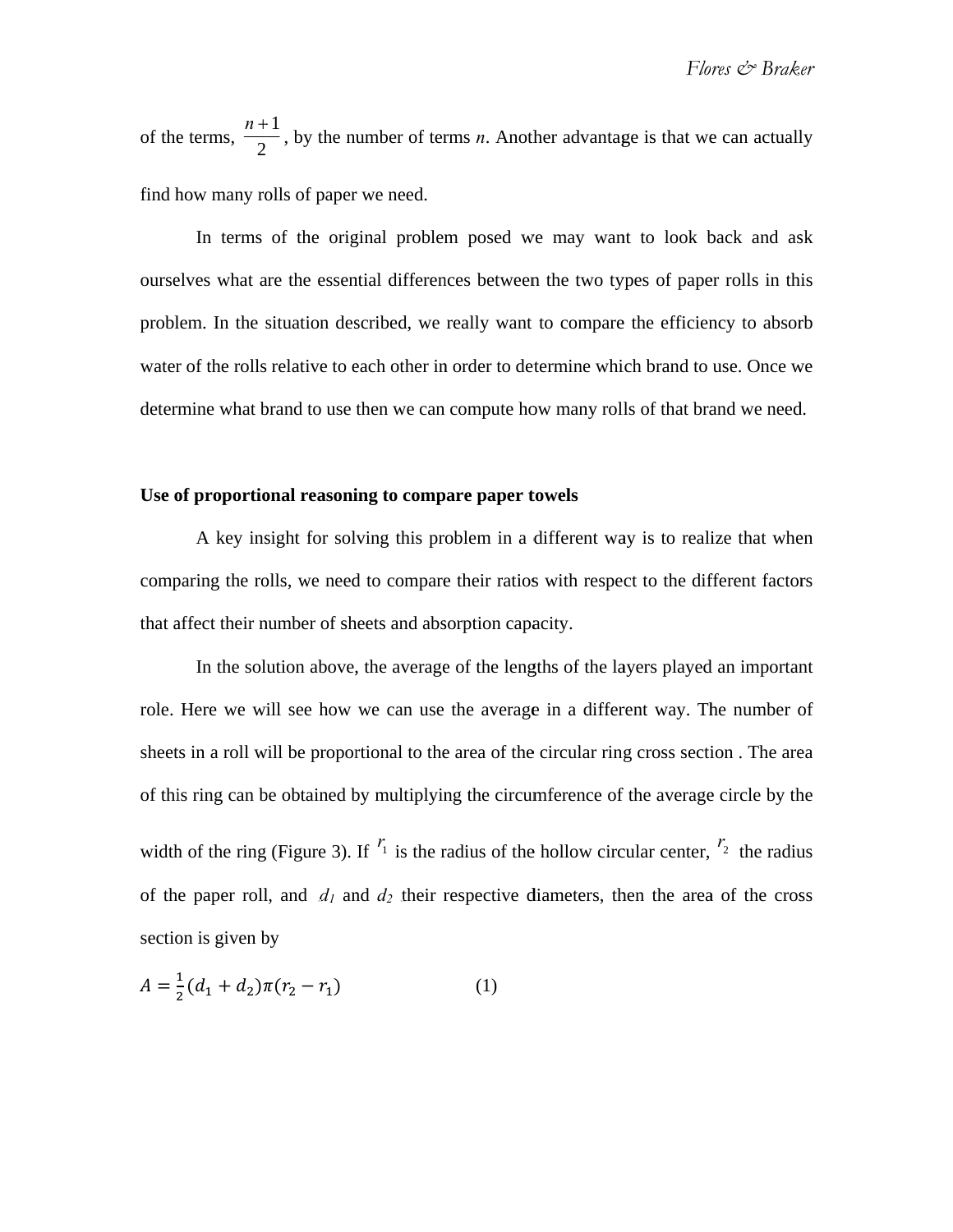Exercise 1. Derive formula (1) for the area of the ring using the difference of areas of concentric circles.

Exercise 2. Discuss in what ways formula (1) is analogous to the formula for the area of a trapez zoid.



Figure 3. The average circle

circumference of the average circle, in this case the mid circle between the hollow core and the outer layer. For Brand A this average circle has a diameter of Thus, a good way to compute how many sheets are around the roll is by using the  $2 + 5$ 2  $= 3.5$  inches,

for B Brand B a d diameter of proportional to the diameters of its mid circles, and proportional to the useful crosssectional width of the rolls. The corresponding ratios comparing Brand B to Brand A will  $\frac{2+6}{2}$  = 4 inches. The number of sheets in each roll is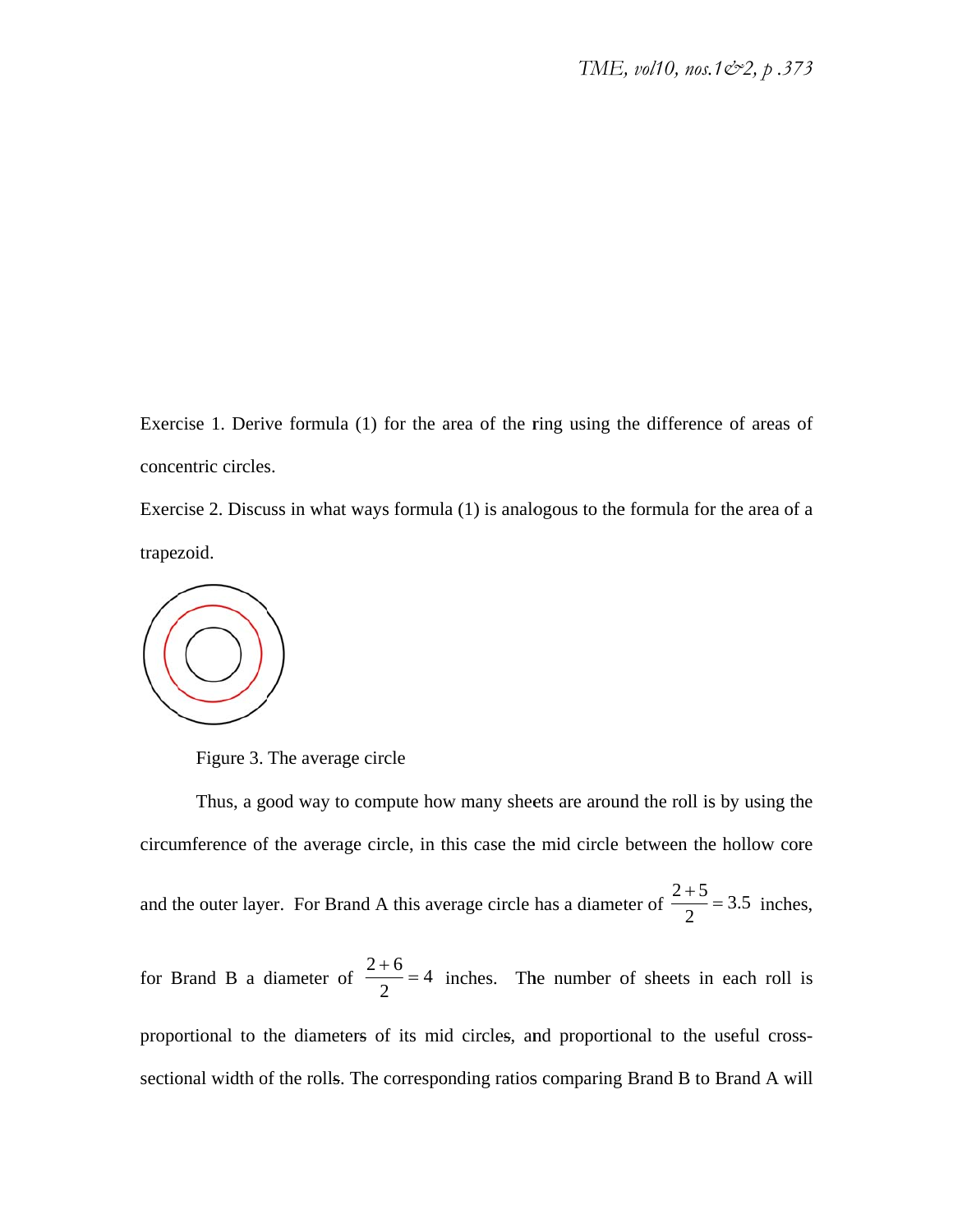*Flores & Braker* 

be thus  $\frac{1}{\sqrt{2}}$  for the diameters of the average circles, and  $\frac{1}{\sqrt{2}}$  for the useful crosssectional widths of the rolls. The number of sheets will be inversely proportional to the thickness of each sheet, so the ratio between Brand B and Brand A is  $\frac{1/32}{1/64} = \frac{64}{32} = \frac{2}{1}$ . The two brands have the same lengths of sheets, so to get the ratio of the number of sheets of Brand B to the number of sheets of Brand A, we just need to multiply these three ratios, 4 3.5 2 1.5  $\frac{64}{32} = \frac{2}{1}$ 

which yields  $\frac{1}{2} \times \frac{1}{2} \times \frac{1}{16}$ . Because the ratio of the absorption efficacy per sheet of 4 3.5  $\times \frac{2}{1}$ 1  $\times \frac{2}{5}$ 1.5

Brand B to Brand A is  $\frac{1}{\sqrt{2}}$ , the ratio of number of ounces of water absorbed by a roll of Brand B to the number of ounces of water absorbed by Brand A is . So Brand B is about twice as good as Brand A for this task. 1 1.5 4 3.5  $\times \frac{2}{1}$ 1  $\times \frac{2}{1}$ 1.5  $\times \frac{1}{1.5} = \frac{128}{63}$ 

This agrees with our previous result that the ratio of rolls needed is  $\frac{1}{2}$ . With this alternative approach of multiplying ratios it would be easy to make adjustments in case the length of the sheets or the price was not the same for both brands. All we would have to do is to multiply the previous product of ratios by the ratios of the prices, and by the ratio of the length of the sheets. In these cases, as with the thickness of the sheets, we would be dealing with inverse ratios. 4.9 2.4

To find how many rolls of Brand B we would actually need, we can find the number of sheets in a roll, using the average circumference  $(4\pi)$ , multiplying it by the number of layers that fit in the usable cross-sectional width ( $2 \div \frac{1}{\epsilon_1}$ ), and dividing by the 64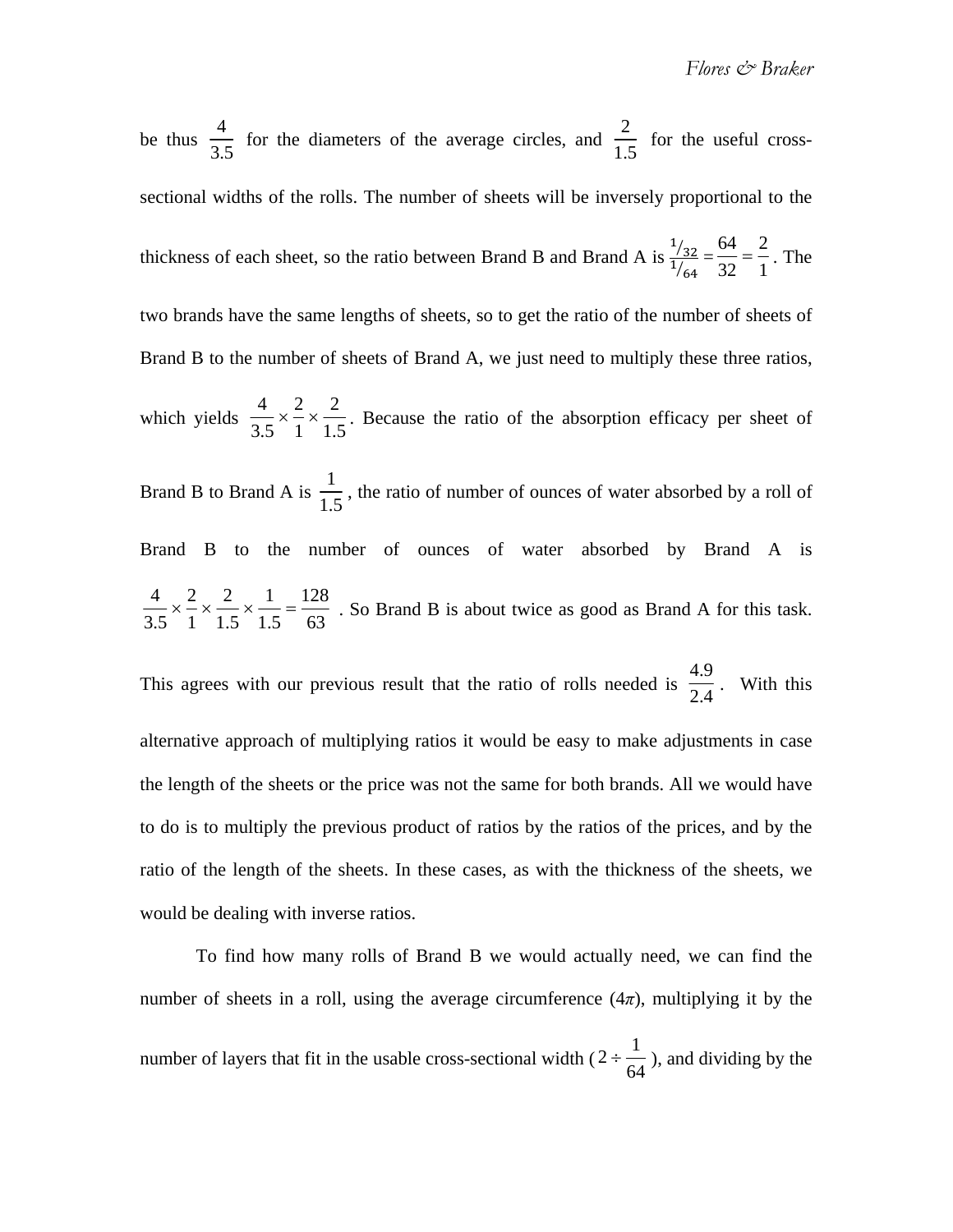length of the sheets (10). So the number of sheets is  $4\pi \times 128 \div 10 \approx 161$ . (Notice that this result is very close to the result obtained with the other method.) Because each sheet of Brand B absorbs one ounce of water, this is also the number of fluid ounces that each

roll can absorb. The total number of rolls required is  $\frac{504}{161} \approx 2.4$ .  $\frac{384}{161} \approx 2.4$ 

Exercise 3. Derive formula (1) as the limit of polygonal rings formed by trapezoids (see Figure 4).

Exercise 4. Discuss in what ways is formula (1) analogous to the formula for the volume of a torus obtained by rotating a circle around an axis outside the circle. The volume of the torus is equal to the product of the area of the circle times the circumference traced by its center.



Figure 4. A ring formed by trapezoids

#### **Concluding remarks**

When teachers pose a mathematical problem to their students, they often do so because the problem can be solved with a mathematical approach that the teachers want to illustrate. Problem solving can be used as a powerful means to learn mathematical concepts and procedures (Lester & Charles, 2003; Schoen & Charles, 2003). In the above problem, the intent of the preservice teacher who posed it was that students have an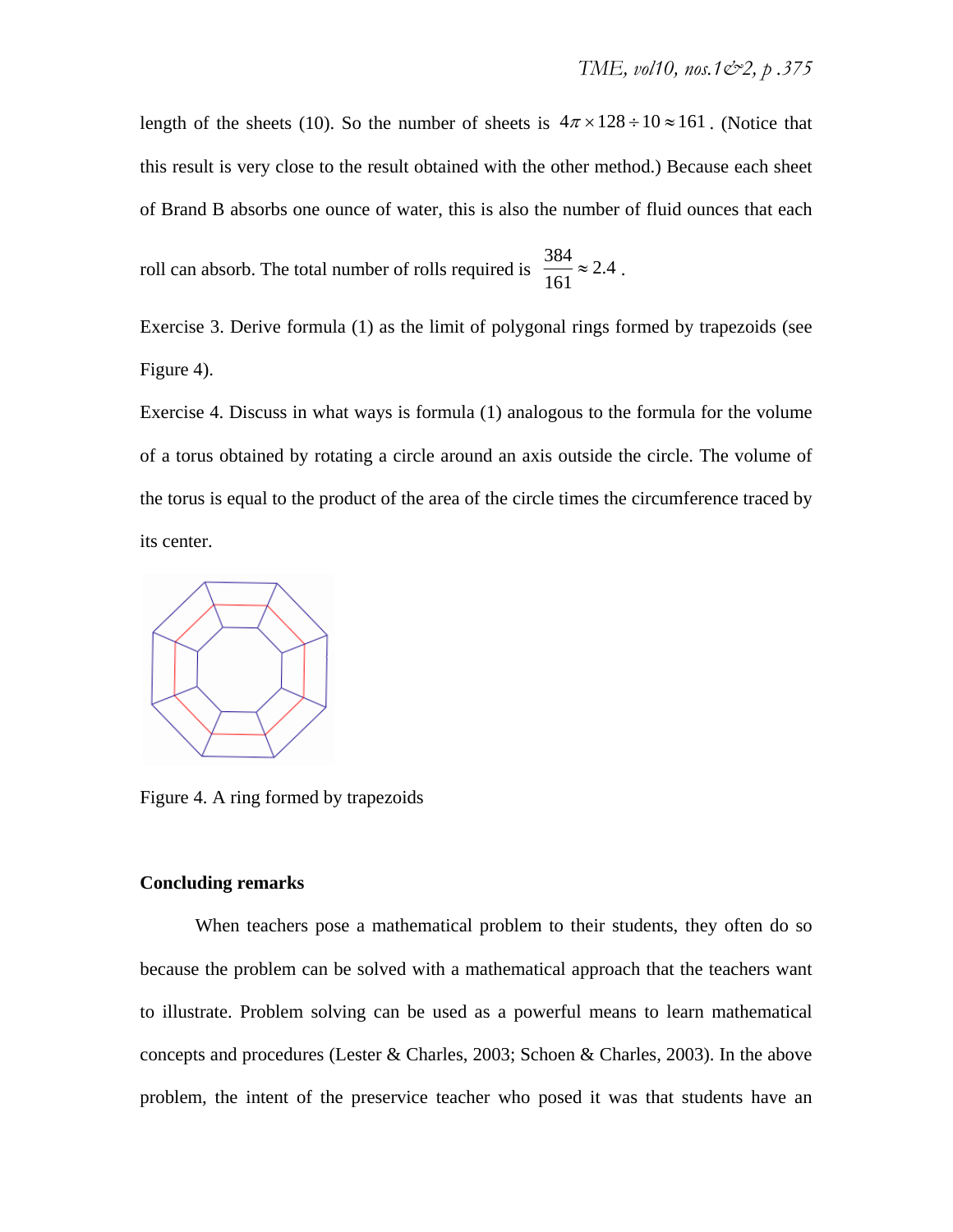opportunity to use an arithmetic progression and the formula for its sum. Problems can be excellent ways to foster the development and understanding of particular mathematical concepts and procedures. However, students might use an alternative solution process that does not require the concept or process that the teacher wanted to emphasize. Teachers thus need to be aware that students might find alternative solutions that do not involve those concepts or procedures. In that case, the teachers needs to decide at what point, and to what extent, they should discuss those alternative approaches. It is important that teachers look at problems they pose from multiple perspectives, and try to foresee alternative solutions. That way teachers can better plan how and when to use those alternatives so that it becomes an enriching experience for all the students, rather than becoming a situation where some students have the opportunity to develop their thinking with respect to specific mathematical concepts and methods and others do not. Of course, sometimes students may surprise us and find an approach we did not foresee.

Learning to see the easy is one of the possible benefits of looking back at a problem and reflecting on its solution. Finding a simpler solution does not mean that our original approach was less valuable. The first method that occurred to us very likely gave us some insight into mathematical relations of a certain kind in the given situation, and perhaps used mathematical ideas that were freshest in our minds. Furthermore, often we find a simpler path only after we are able to solve the problem in another way. By taking time to consider alternatives once they have found a solution, students may find an easier solution. Students may realize it is not always necessary to apply the most complicated mathematical concepts that they know in order to solve even what appear to be difficult problems.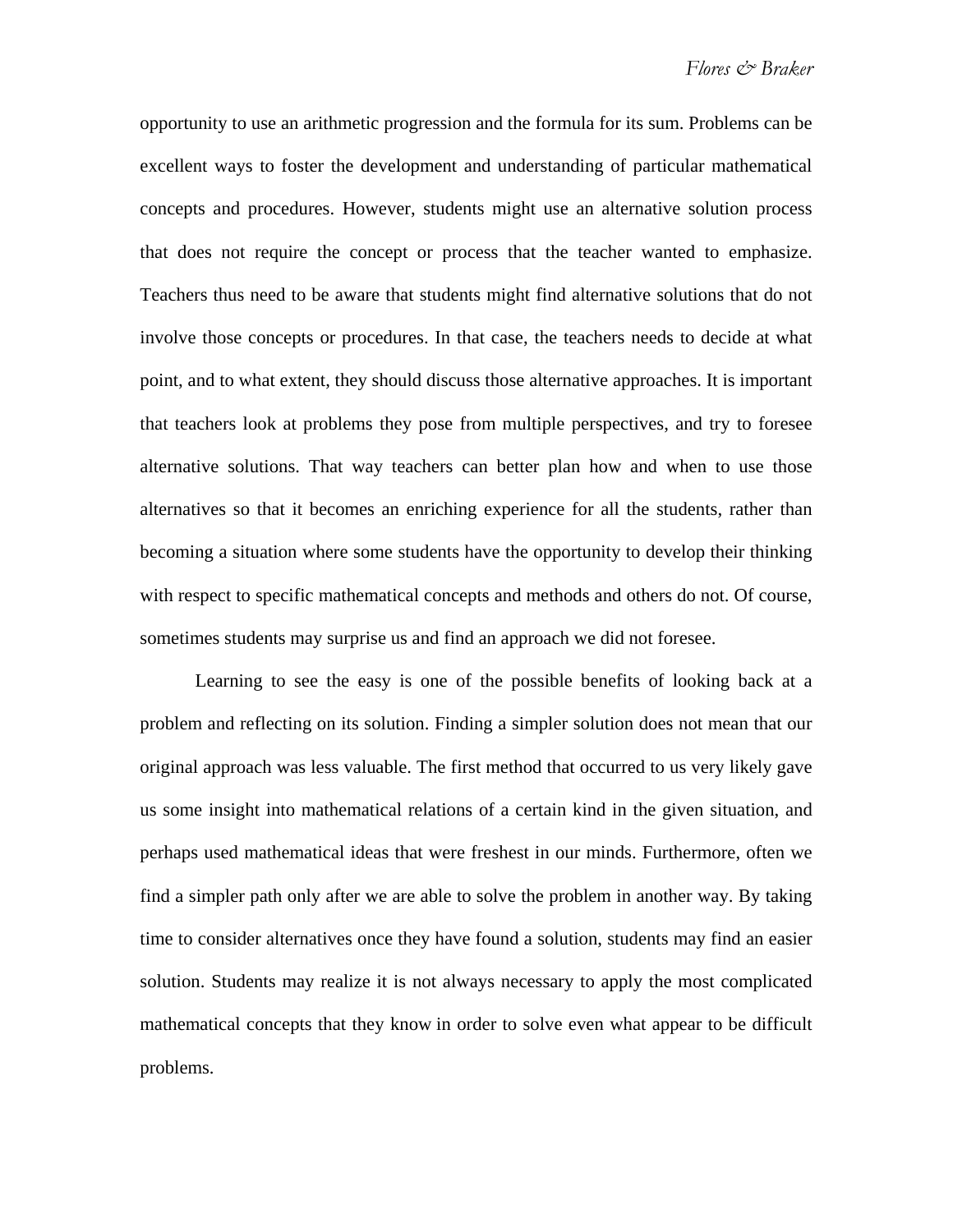However, even when we find a simple solution first, it is worthwhile to take a second look at a problem and look for a different solution. The second solution may give us a different kind of insight. As Polya points out, there are also other benefits of looking back, such as establishing connections. A few connections were hinted at above, but a full treatment would go beyond the main focus of this paper.

There are other authors who emphasize the importance of reflection when solving problems. Shulman states that "the more complex and higher-order the learning, the more it depends on reflection—looking back—and collaboration—working with others." (Shulman 2004, p. 319). The importance of reflection is not restricted to mathematics learning. Shulman also describes how studies of expertise in the solving of physics problems indicate that the most able problem solvers do not learn by just doing, that they do not learn from simply practicing the solving of physics problems. Rather they learn from looking back at the problems they have solved and learn by reflecting on what they have done to solve them. Able problem solvers learn, not just by doing, but also by thinking about what they have done. (Shulman, 2004, p. 319).

Good teachers understand and convey to their students the benefits of looking back at a problem. Learning to see the easy is one of the benefits.